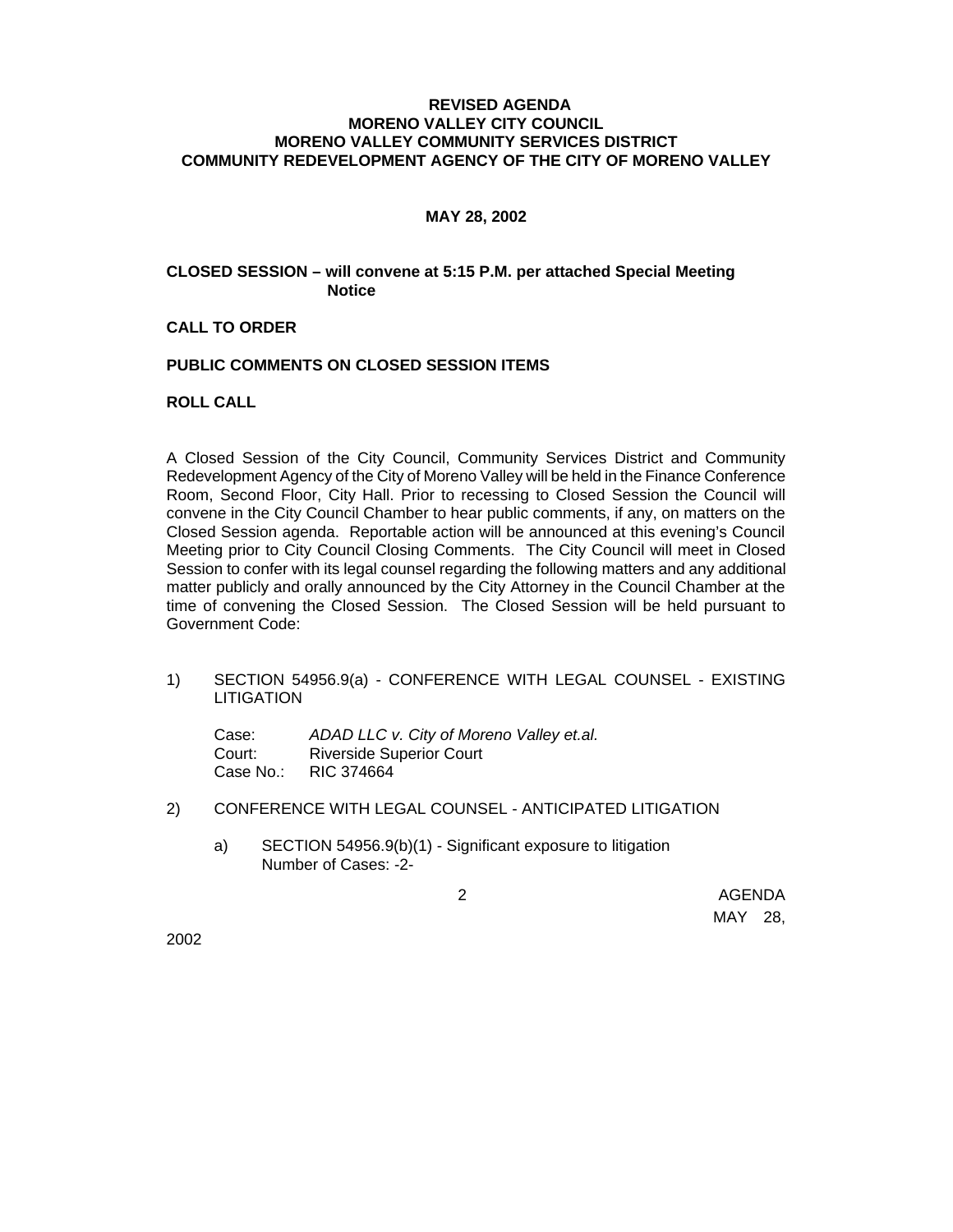- b) SECTION 54956.9(c) Initiation of litigation Number of Cases: -1-
- 3) SECTION 54957.6 LABOR NEGOTIATIONS
	- a) Agency Representative: Gene Rogers Employee Organization: MVCEA
	- b) Agency Representative: Gene Rogers Employee Organization: MVMA

2002

 3 AGENDA MAY 28,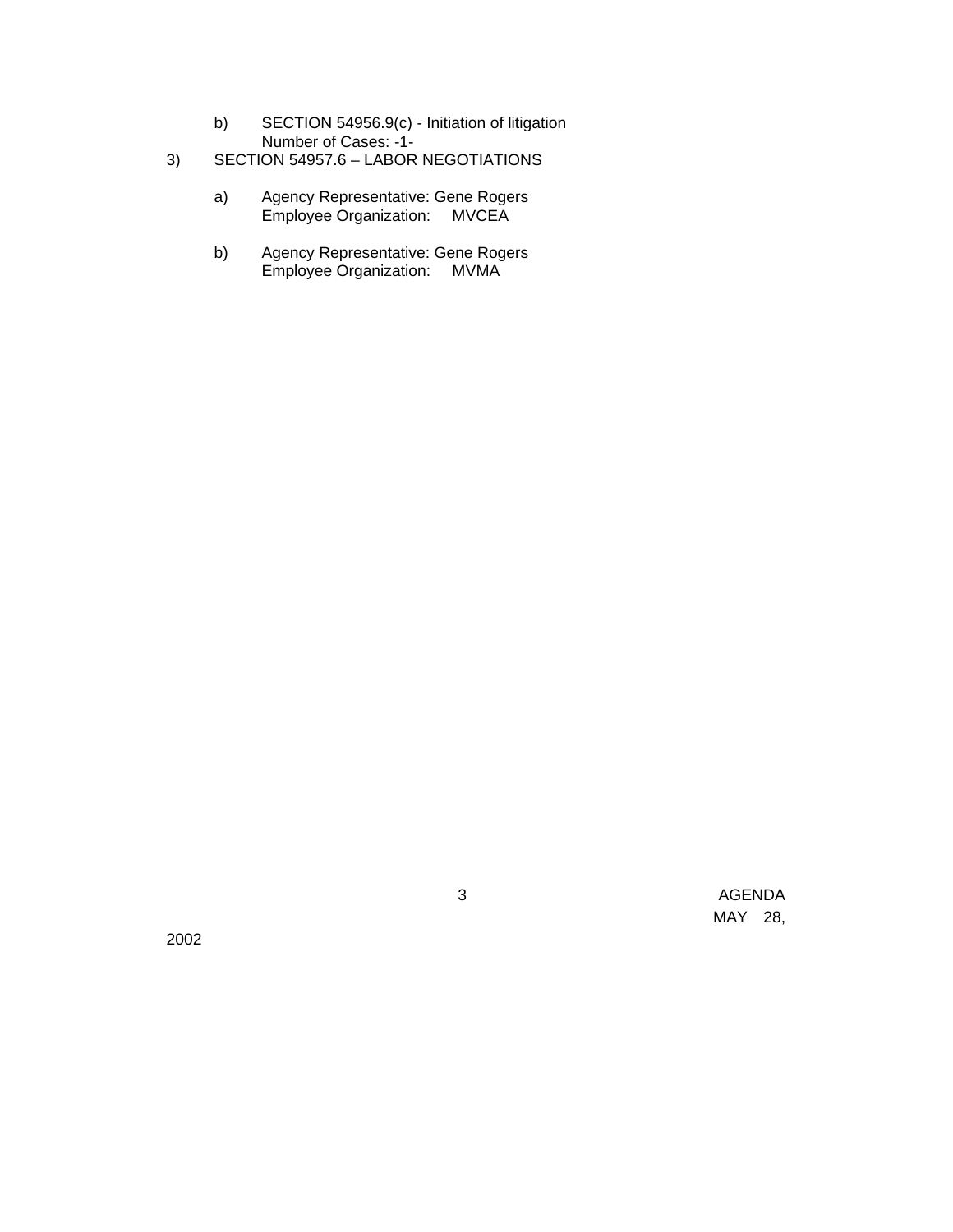# **AGENDA JOINT MEETING OF THE CITY COUNCIL OF THE CITY OF MORENO VALLEY MORENO VALLEY COMMUNITY SERVICES DISTRICT COMMUNITY REDEVELOPMENT AGENCY OF THE CITY OF MORENO VALLEY**

# **REGULAR MEETING – 6:30 P.M. MAY 28, 2002**

• **CALL TO ORDER** (Joint Meeting of the City Council of the City of Moreno Valley, Moreno Valley Community Services District, and the Community Redevelopment Agency of the City of Moreno Valley - actions taken at the Joint Meeting are those of the Agency indicated on each Agenda item)

# • **PLEDGE OF ALLEGIANCE**

- **INVOCATION** Pastor David Miller, Lord of Life Lutheran Church
- **ROLL CALL**
- **INTRODUCTIONS**
- PUBLIC COMMENTS **ON MATTERS ON THE AGENDA** WILL BE TAKEN UP AS THE ITEM IS CALLED FOR BUSINESS, BETWEEN STAFF'S REPORT AND CITY COUNCIL DELIBERATION (SPEAKER SLIPS MAY BE TURNED IN UNTIL THE ITEM IS CALLED FOR BUSINESS.) Those wishing to speak should submit a BLUE speaker slip to the Bailiff. There is a three-minute limit per person.

All remarks and questions shall be addressed to the presiding officer or to the City Council and not to any individual Council member, staff member or other person.

• PUBLIC COMMENTS **ON MATTERS NOT ON THE AGENDA** UNDER THE JURISDICTION OF THE CITY COUNCIL WILL BE HEARD PRIOR TO CITY COUNCIL REPORTS AND CLOSING COMMENTS. IN THE EVENT THAT THE AGENDA ITEM FOR SUCH PUBLIC COMMENTS HAS NOT BEEN CALLED BY 10:00 P.M., IT SHALL BE CALLED AS THE NEXT ITEM OF BUSINESS FOLLOWING THE CONCLUSION OF

 4 AGENDA MAY 28,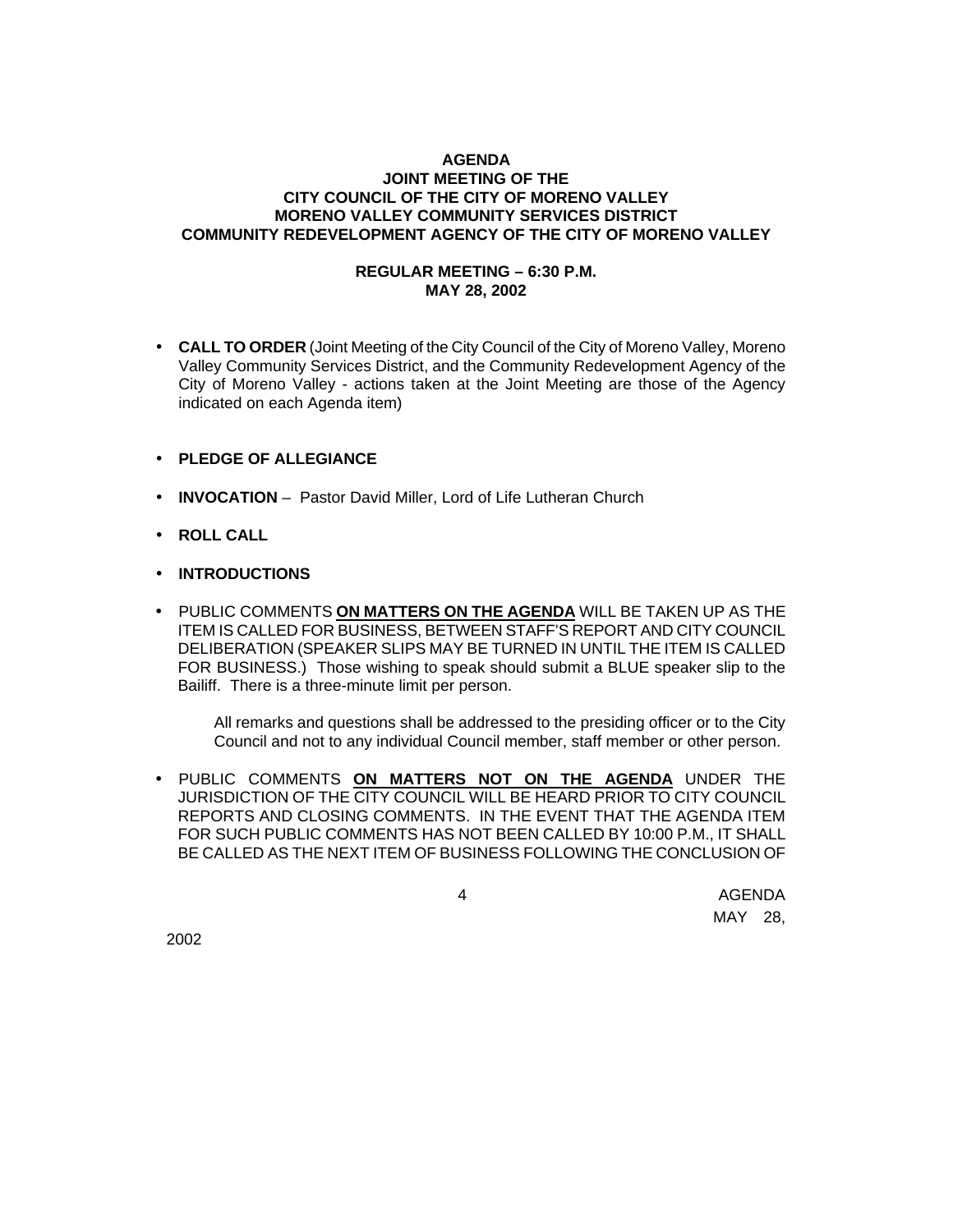ANY ITEM BEING HEARD AT 10:00 P.M. Those wishing to speak should submit a PINK speaker slip to the Bailiff. There is a three-minute limit per person.

All remarks and questions shall be addressed to the presiding officer or to the City Council and not to any individual Council member, staff member or other person. **JOINT CONSENT CALENDARS (SECTIONS A-C) OF THE CITY COUNCIL OF THE CITY OF MORENO VALLEY, MORENO VALLEY COMMUNITY SERVICES DISTRICT, AND COMMUNITY REDEVELOPMENT AGENCY OF THE CITY OF MORENO VALLEY**

All items listed under the Consent Calendars are considered to be routine and noncontroversial, and may be enacted by one motion unless a member of the Council, Community Services District, or Redevelopment Agency requests that an item be removed for separate action. The motion to adopt the Consent Calendars is deemed to be a separate motion by each Agency and shall be so recorded by the City Clerk. Items withdrawn for report/discussion will be heard after public hearing items.

### **A. CONSENT CALENDAR** - **CITY COUNCIL**

- A1. ORDINANCES FIRST READING BY TITLE ONLY Recommendation: Waive reading of all Ordinance Introductions and read by title only.
- A2. WARRANT REPORTS (Report of: Finance Director/City Treasurer) Recommendation: Adopt Resolution No. 2002-32, approving the Warrant Reports, including wire transfers, dated April 2002 in the total amount of \$8,486,874.14

### Resolution No. 2002-32

A Resolution of the City Council of the City of Moreno Valley, California, Approving the Warrant Reports Dated April 30, 2002

- A3. MINUTES REGULAR MEETING OF APRIL 23, 2002 (Report of: City Clerk) Recommendation: Approve as submitted.
- A4. MINUTES SPECIAL MEETING OF MAY 7, 2002 (Report of: City Clerk) Recommendation: Approve as submitted.
- A5. INLAND EMPIRE SMALL BUSINESS DEVELOPMENT CENTER AGREEMENT (Report of: Director of Community and Economic Development) Recommendation: Approve the agreement between the City of Moreno

the contract of the contract of the contract of the contract of the contract of the contract of the contract of the contract of the contract of the contract of the contract of the contract of the contract of the contract o MAY 28,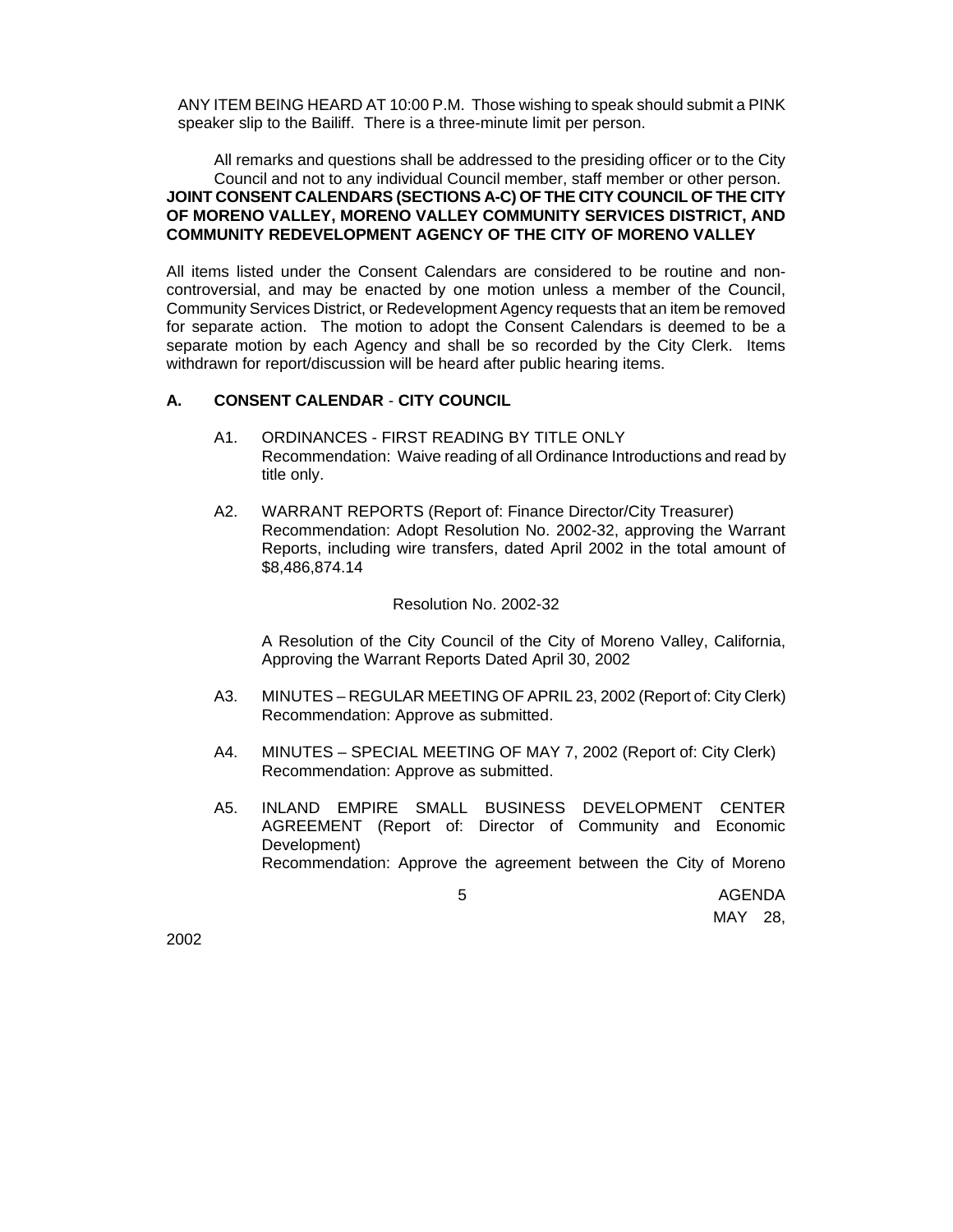Valley and the Inland Empire Small Business Development Center for business counseling services and appropriate \$21,667 from unprogrammed funds to account number 144.73910.6821.

- A6. AUTHORIZATION TO AWARD THE CONSTRUCTION CONTRACT FOR THE IRONWOOD AVENUE REHABILITATION FROM BARCLAY DRIVE TO PIGEON PASS ROAD, FEDERAL AID NO. STPL-5441 (031), PROJECT NO. 01-12566721 (Report of: Director of Public Works/City Engineer) Recommendation: Award the construction contract for the Ironwood Avenue Improvements to L.D. Anderson, Inc., 2750 South Lilac Avenue, Bloomington, California 92316, the lowest responsible bidder; authorize the Mayor to execute a contract agreement with L.D. Anderson, Inc. and authorize the issuance of a Purchase Order to L.D. Anderson, Inc. in the amount of \$967,191.61 (the amount of bid plus 10% contingency) when both parties have signed the contract (Account No. 125.65420).
- A7. FINAL MAP 24043-1 REDUCE FAITHFUL PERFORMANCE BOND AND ADOPT RESOLUTION NO. 2002-33, A RESOLUTION OF THE CITY COUNCIL OF THE CITY OF MORENO VALLEY AUTHORIZING ACCEPTANCE OF THE PUBLIC RIGHT-OF-WAY IMPROVEMENTS AS COMPLETE AND ACCEPTING OLIVER STREET AND LAUREL COURTLAND INTO THE CITY MAINTAINED STREET SYSTEM, SUBDIVIDER – BARRATT AMERICAN, INC., 2035 CORTE DEL NOGAL, SUITE 160, CARLSBAD, CA 92009 (Report of: Director of Public Works/City Engineer)

Recommendation: Approve a 90% reduction to the Faithful Performance Bond; instruct the City Engineer to prepare a 90% reduction to the Faithful Performance Bond and adopt Resolution No. 2002-33 authorizing the acceptance of the public right-of-way improvements for Tract Map 24043-1 as complete and accepting Oliver Street and Laurel Court in to the City maintained street system.

#### Resolution No. 2002-33

A Resolution of the City Council of the City of Moreno Valley, California, Authorizing the Acceptance of the Public Right-of-Way Improvements as Complete Within Tract 24043-1, and Accepting Oliver Street and Laurel Court into the City Maintained Street System

de la construcción de la construcción de la construcción de la construcción de la construcción de la construcc MAY 28,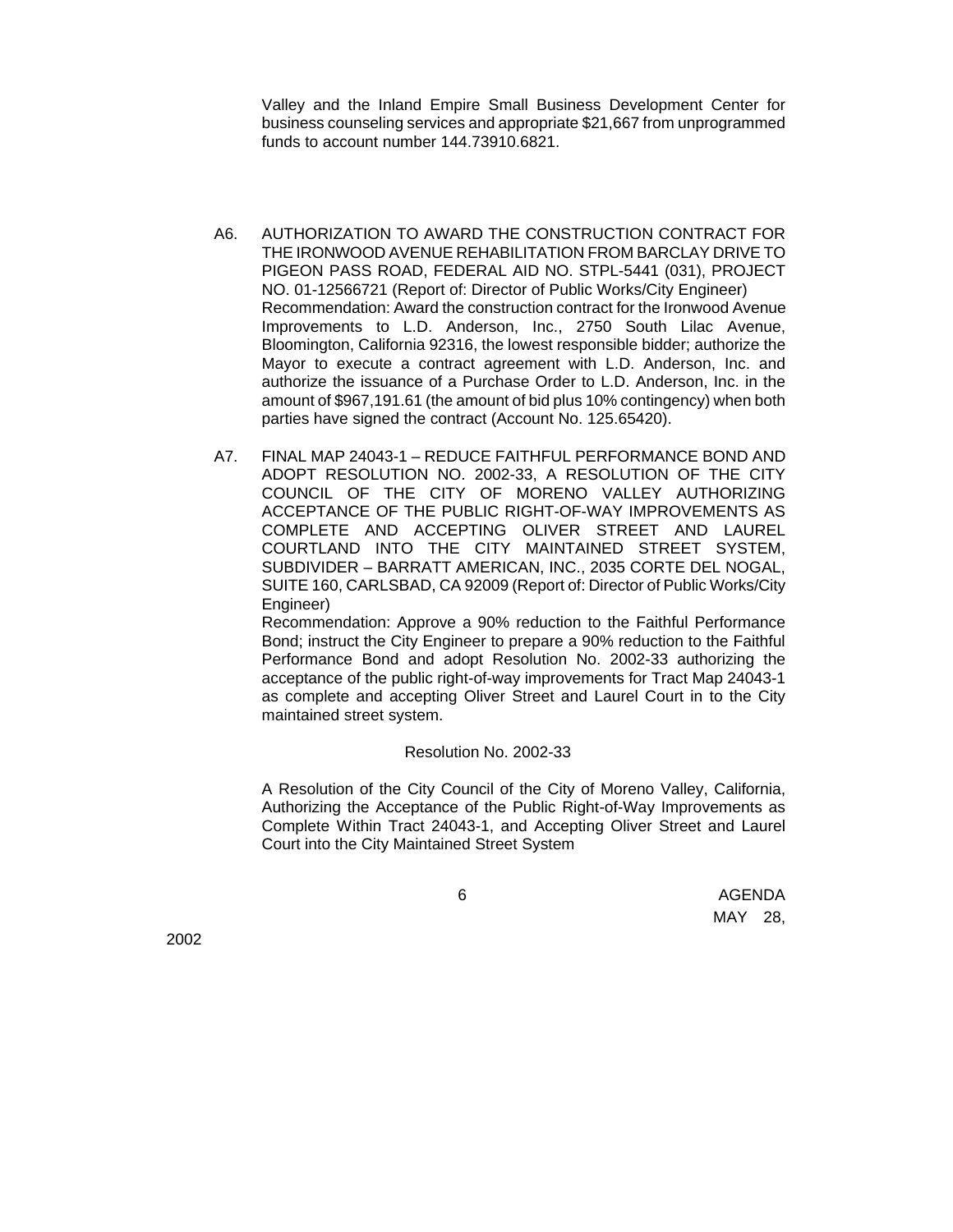A8. FINAL MAP 24043-2 – REDUCE FAITHFUL PERFORMANCE BOND AND ADOPT RESOLUTION NO. 2002-34, A RESOLUTION OF THE CITY COUNCIL OF THE CITY OF MORENO VALLEY AUTHORIZING ACCEPTANCE OF THE PUBLIC RIGHT-OF-WAY IMPROVEMENTS AS COMPLETE AND ACCEPTING TURNBERRY STREET AND OCEAN DUNES STREET INTO THE CITY MAINTAINED STREET SYSTEM SUBDIVIDER – BARRATT AMERICAN, INC., 2035 CORTE DEL NOGAL, SUITE 160, CARLSBAD, CA 92009 (Report of: Director of Public Works/City Engineer)

Recommendation: Approve a 90% reduction to the Faithful Performance Bond; instruct the City Engineer to prepare a 90% reduction to the Faithful Performance Bond and adopt Resolution No. 2002-34 authorizing the acceptance of the public right-of-way improvements for Tract Map 24043-2 as complete and accepting Turnberry Street and Ocean Dunes Street into the City maintained street system.

#### Resolution No. 2002-34

A Resolution of the City Council of the City of Moreno Valley, California, Authorizing the Acceptance of the Public Right-of-Way Improvements as Complete Within Tract 24043-2, and Accepting Turnberry Street and Ocean Dunes Street into the City Maintained Street System

- A9. PARCEL MAP 29968 EXECUTE A QUITCLAIM DEED TRANSFERRING THE CITY'S TITLE INTEREST IN A DRAINAGE EASEMENT TO THE UNDERLYING FEE PROPERTY OWNER, SOUTH SIDE OF ALESSANDRO BOULEVARD, EAST SIDE OF ELSWORTH STREET, SUBDIVIDER - NEWHOPE PROPERTIES III, CGP, 9751 TALBERT AVENUE, FOUNTAIN VALLEY, CA 92708 (Report of: Director of Public Works/City Engineer) Recommendation: Authorize the Mayor to execute the Quitclaim Deed transferring the City's title interest in the drainage easement recorded July 13, 1973, as Instrument No. 92262, in the Official Records of Riverside County, California; and direct the City Clerk to forward the signed Quitclaim Deed to the County Recorder's Office for recordation.
- A10. FOURTH AMENDMENT TO AGREEMENT FOR PROFESSIONAL CONSULTANT SERVICES FOR THE ROUTE 60/NASON STREET INTERCHANGE IMPROVEMENTS, PROJECT NO. 98-26897 (Report of: Director of Public Works/City Engineer) Recommendation: Approve the Fourth Amendment to Agreement for Professional Consultant Services as approved to form by the City Attorney, between the City and Parsons Brinckerhoff Quade and Douglas, Inc., for

 7 AGENDA MAY 28,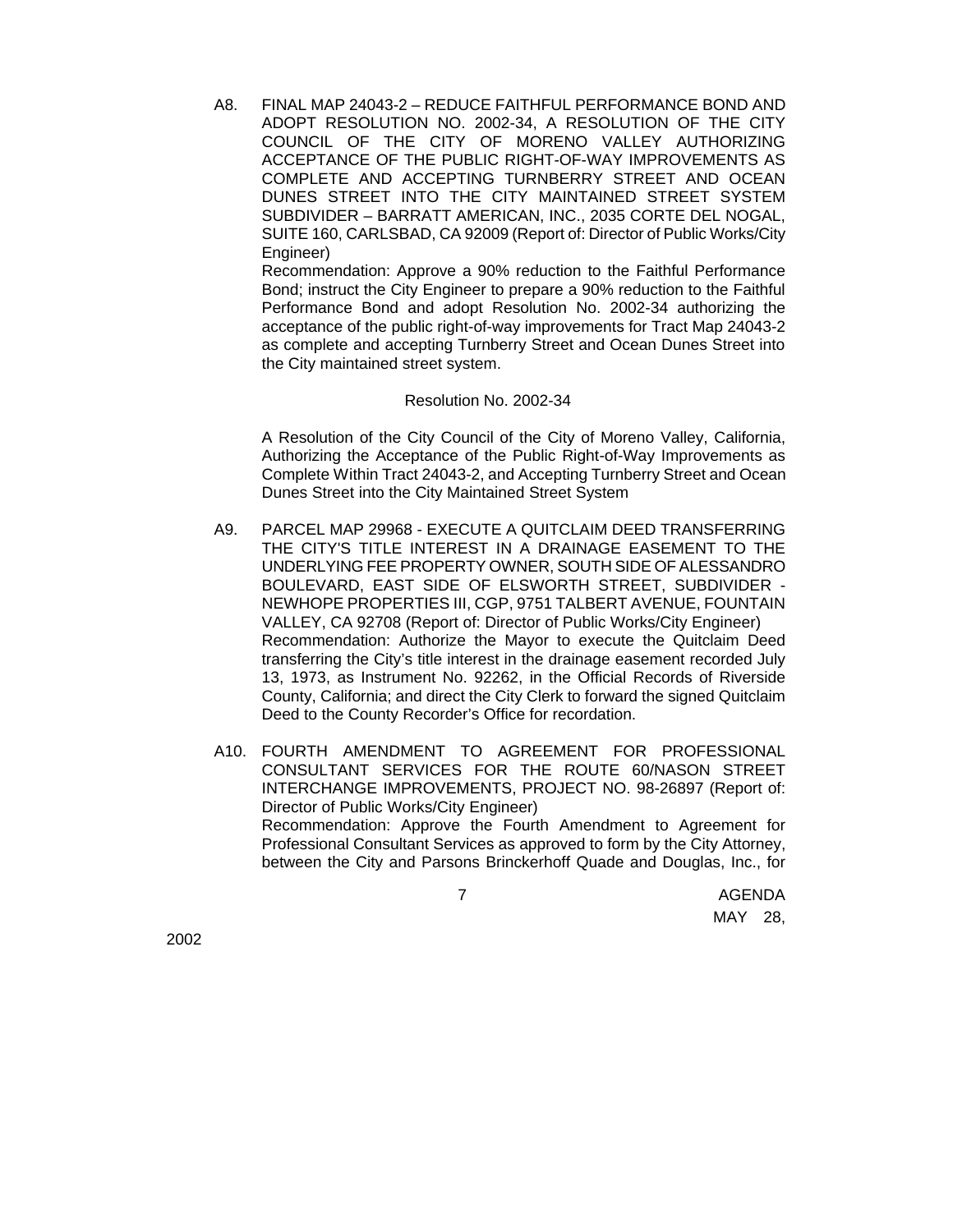additional environmental and preliminary engineering services in a lump sum not to exceed \$50,980 (Account No. 125.89720); authorize the Mayor to execute the Fourth Amendment to Agreement for Professional Consultant Services with Parsons Brinckerhoff Quade and Douglas, Inc.; and authorize an increase in the purchase order to Parsons Brinkerhoff Quade and Douglas, Inc. in a lump sum not to exceed \$50,980 for the Route 60/Nason Interchange Improvements (Account No. 125.89720.)

A11. AUTHORIZE THE SECOND AMENDMENT TO THE AGREEMENT FOR PROFESSIONAL ENGINEERING SERVICES WITH ENGINEERING RESOURCES (Report of: Director of Public Works/City Engineer) Recommendation: Authorize the Second Amendment to the Agreement for Professional Engineering Services with Engineering Resources to increase the existing purchase orders by \$50,000 and authorize the City Manager to execute the Second Amendment to the Agreement with Engineering Resources.

# **B. CONSENT CALENDAR** - **COMMUNITY SERVICES DISTRICT**

- B1. ORDINANCES FIRST READING BY TITLE ONLY Recommendation: Waive reading of all Ordinance Introductions and read by title only.
- B2. MINUTES REGULAR MEETING OF APRIL 23, 2002 (Report of: City Clerk) Recommendation: Approve as submitted.
- B3. MINUTES SPECIAL MEETING OF MAY 7, 2002 (Report of: City Clerk) Recommendation: Approve as submitted.
- B4. RIDGE CREST PARK BUDGET APPROPRIATION FOR THE PURCHASE OF PICNIC SHELTERS (Report of: Director of Parks and Recreation) Recommendation: Approve appropriation of \$50,000 for the purchase and installation of two picnic shelters for Ridge Crest Park; approve the purchase order to Miracle Playground Sales, 27464 Commerce Center Drive, Suite 1, Temecula, California 92590 for material and labor to install two picnic shelters at Ridge Crest Park and authorize the Finance Director to execute the necessary documents in an amount not to exceed \$50,000 as receipted from Ryland Homes on January 15, 2002 in account code #161.1610.4540.

enter and the state of the state of the state of the state of the state of the state of the state of the state of the state of the state of the state of the state of the state of the state of the state of the state of the MAY 28,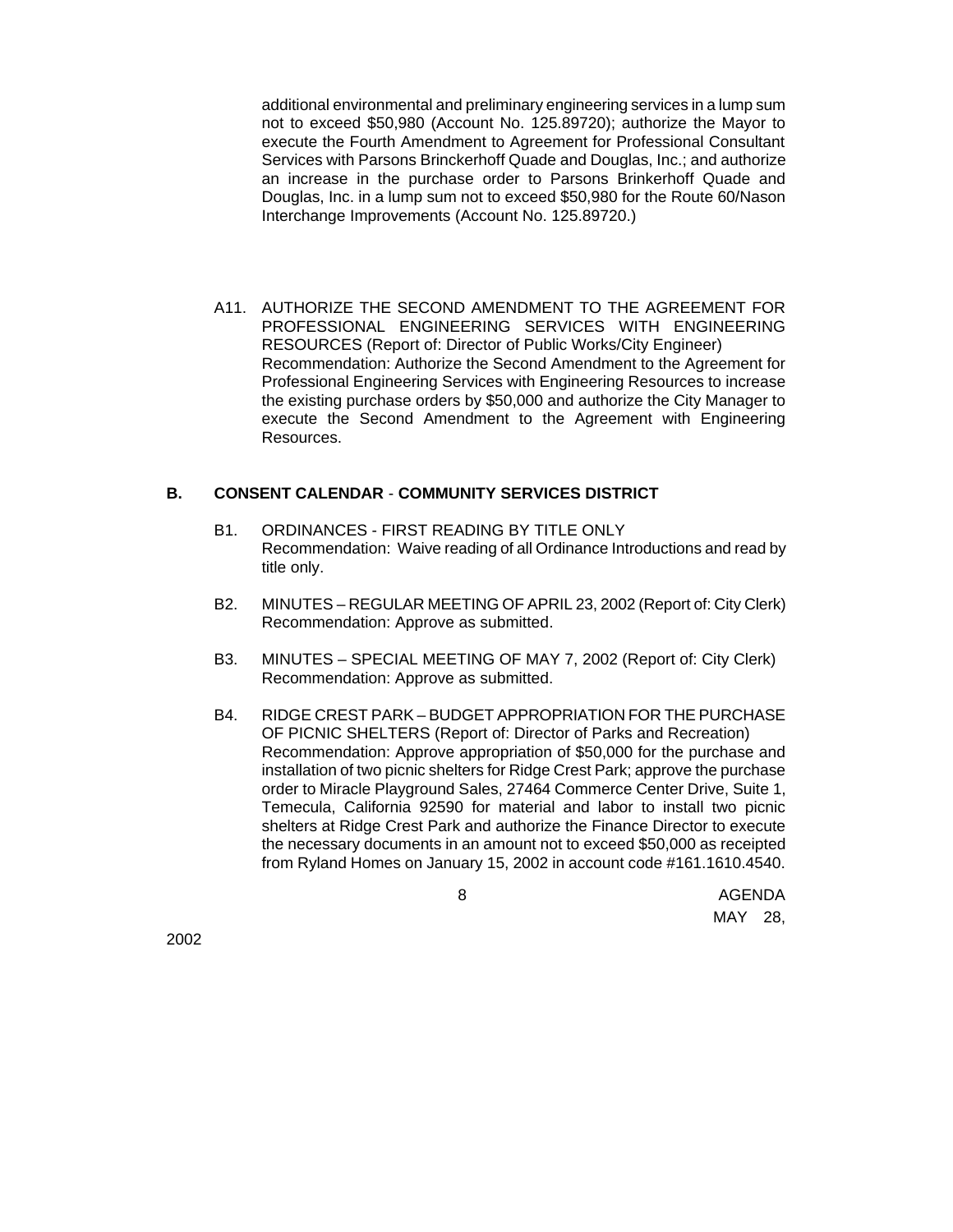B5. REQUEST ADOPTION OF PLANS AND SPECIFICATIONS AND AUTHORIZATION TO ADVERTISE FOR CONSTRUCTION BIDS FOR THE ROLLER HOCKEY/SKATEBOARD PARK AND RESTROOM SNACK BAR BUILDING AT MARCH FIELD PARK (Report of: Director of Parks and Recreation)

Recommendation: Adopt the plans and specifications on file in the office of the Parks and Recreation Director for the construction of a Roller Hockey/Skateboard Park and restroom/snack bar facility at March Field Park; and authorize the City Clerk to advertise this project for construction bids.

# **C. CONSENT CALENDAR** - **COMMUNITY REDEVELOPMENT AGENCY**

- C1. ORDINANCES FIRST READING BY TITLE ONLY Recommendation: Waive reading of all Ordinance Introductions and read by title only.
- C2. MINUTES REGULAR MEETING OF APRIL 23, 2002 (Report of: City Clerk) Recommendation: Approve as submitted.
- C3. MINUTES SPECIAL MEETING OF MAY 7, 2002 (Report of: City Clerk) Recommendation: Approve as submitted.
- C4. PALM DESERT DEVELOPMENT COMPANY (PDDC) HEACOCK COTTONWOOD II, LP (COTTONWOOD PLACE PHASE II) FINANCIAL ASSISTANCE REQUEST AND RESOLUTION FOR TAX CREDIT APPLICATION (Report of: Director of Community and Economic Development) Recommendation: Adopt Resolution No. RDA 2002-03, supporting the revised Cottonwood Place Phase II Housing development and affirming the provision of assistance to Heacock Cottonwood II, LP, a subsidiary of the Palm Desert Development Company (PDDC).

### Resolution No. RDA 2002-03

A Resolution of the Community Redevelopment Agency of the City of Moreno Valley Supporting the Cottonwood Place Phase II Housing Development and Affirming its Intention to Provide Assistance to Heacock Cottonwood II, LP, a Subsidiary of the Palm Desert Development Company

# **D. PUBLIC HEARINGS**

enter and the second services of the services of the services of the services of the services of the services o MAY 28,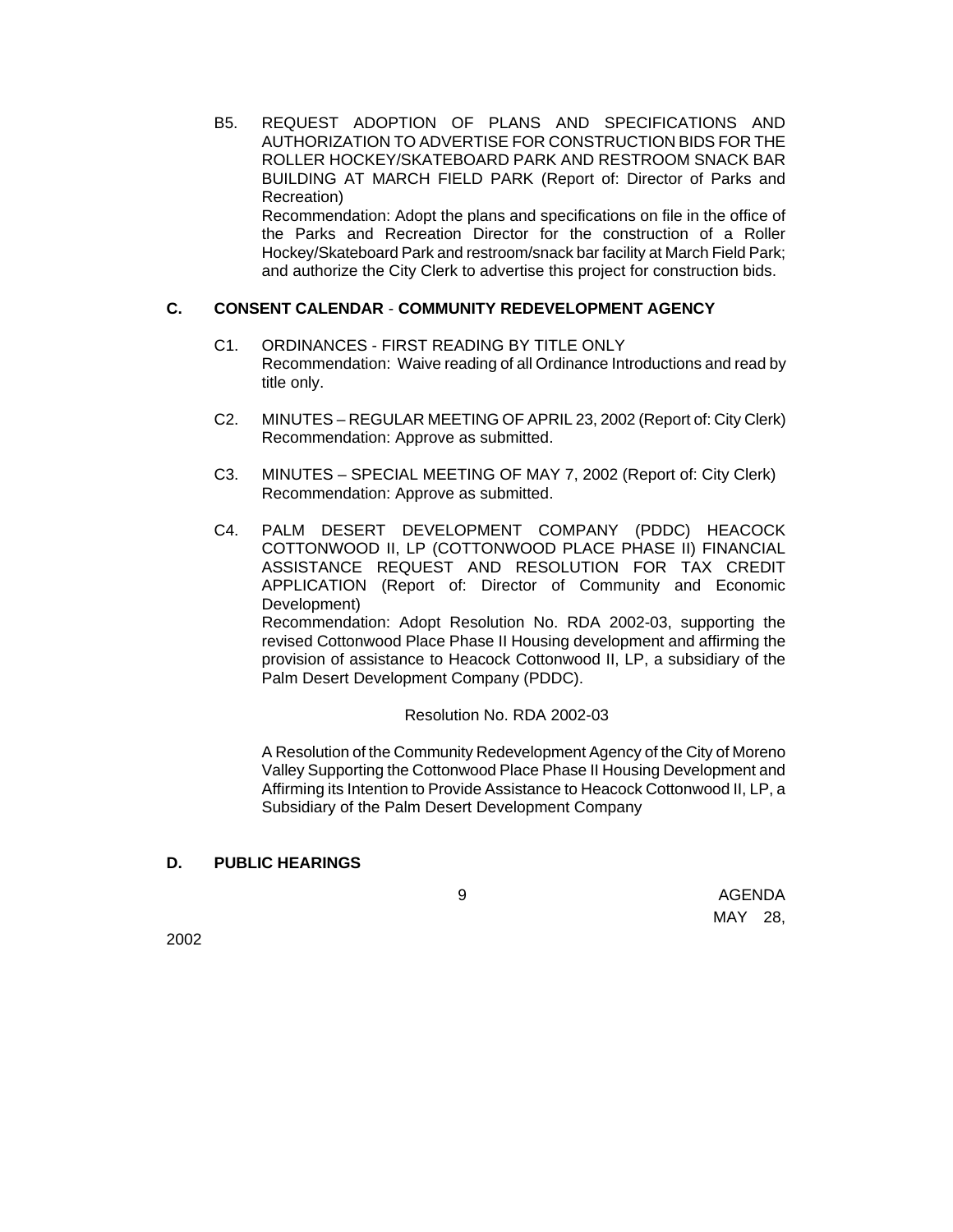Questions or comments from the public on a Public Hearing matter are limited to five minutes per individual and must pertain to the subject under consideration. Those wishing to speak should complete and submit a GOLDENROD speaker slip to the Bailiff.

D1. A PUBLIC HEARING ON AN APPEAL OF THE PLANNING COMMISSION'S APRIL 11, 2002 APPROVAL OF CONDITIONAL USE PERMIT PA01-0084 FOR A CHILDCARE FACILITY TO BE LOCATED WITHIN AN OFFICE BUILDING LOCATED AT 21250 BOX SPRINGS ROAD. THE APPEAL APPLICATION WAS SUBMITTED BY MR. WILLIE D. MITCHELL. THE PROJECT PROPONENT IS FAMILY SERVICE ASSOCIATION OF WESTERN RIVERSIDE COUNTY (Report of: Community and Economic Development Director) Recommendation: That the City Council conduct a public hearing for the

appeal of the action taken by the Planning Commission to approve Conditional Use Permit PA01-0084, and subsequent to the public hearing:

- 1. Adopt a Negative Declaration for Conditional Use Permit PA01-0084, in that this application will not result in significant environmental impacts; and
- 2. Adopt City Council Resolution No. 2002-35 approving Conditional Use Permit PA01-0084, based on the findings in City Council Resolution No. 2002-35, and the conditions of approval as attached to the resolution as Exhibit 1, thereby upholding the Planning Commission's approval of Conditional Use Permit PA01-0084.

### Resolution No. 2002-35

A Resolution of the City Council of the City of Moreno Valley, California, Approving Conditional Use Permit PA01-0084 for a Childcare Facility to be Located in an Existing Office Building Located at 21250 Box Springs Road

D2. PUBLIC HEARING TO CONSIDER AMENDING THE COMMUNITY DEVELOPMENT BLOCK GRANT PROGRAM 2001-02 ANNUAL ACTION PLAN – AMENDMENT 2 (CONTINUED FROM MAY 14, 2002) (Report of: Director of Community and Economic Development) Recommendation: Approve the proposed amendment to the FY 2001-02 Annual Action Plan and authorize the transfer of \$300,000 from account 142.84450 to new project account for child care center.

the control of the control of the control of the control of the control of the control of the control of the c MAY 28,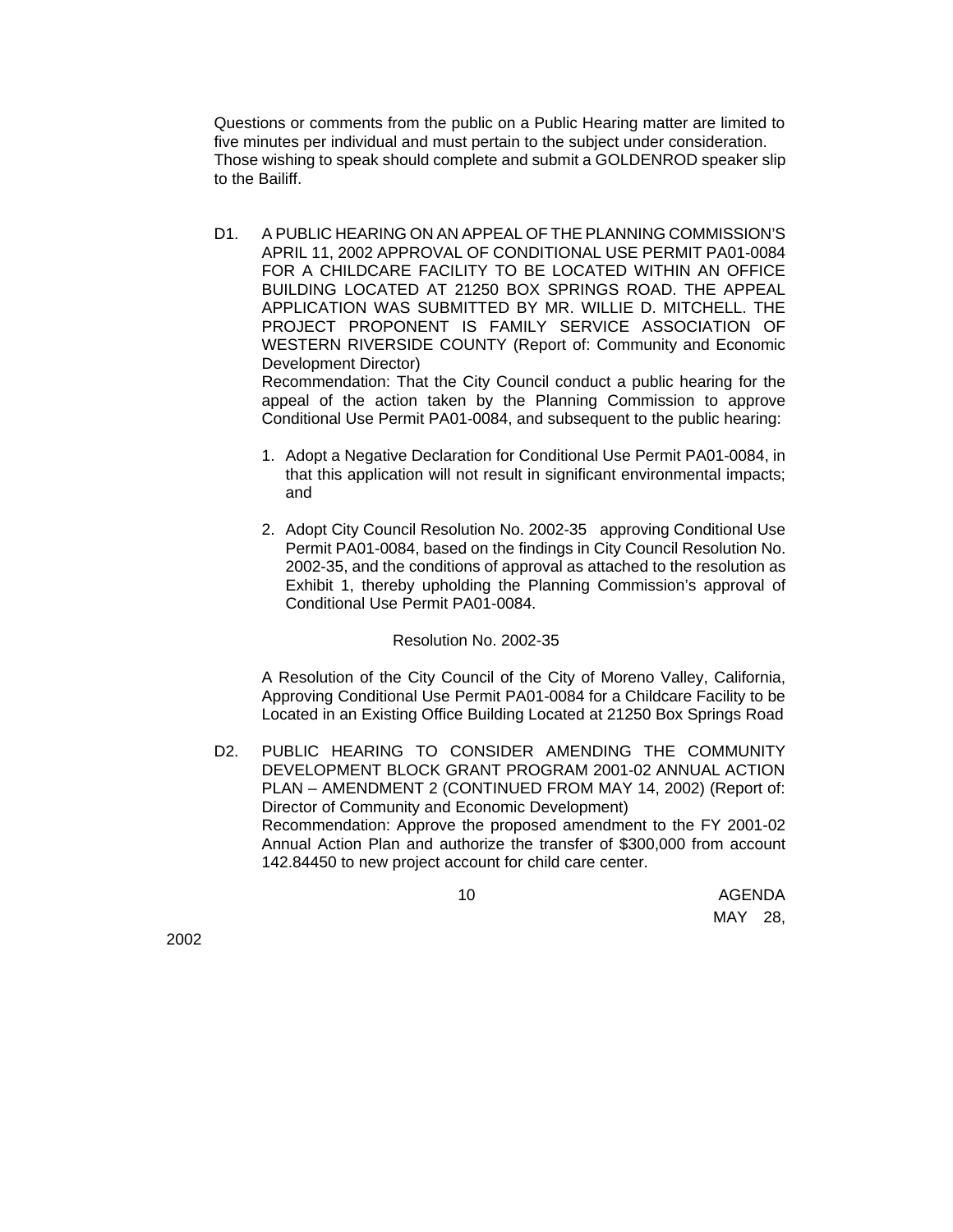D3. PUBLIC HEARING AND ADOPTION OF RESOLUTION ESTABLISHING APPROPRIATIONS ("GANN") LIMIT FOR THE CITY OF MORENO VALLEY FOR FY 2002-03 (Report of: Finance Director/City Treasurer) Recommendation: That the City Council adopt Resolution No. 2002-36, establishing an appropriations limit for the City of Moreno Valley for FY 2002/03, upon conducting a Public Hearing.

### Resolution No. 2002-36

A Resolution of the City Council of the City of Moreno Valley, California, Establishing an Appropriations Limit for Fiscal Year 2002/03 and Taking Other Actions in Relation Hereto

D4. PUBLIC HEARING AND ADOPTION OF RESOLUTION ESTABLISHING APPROPRIATIONS ("GANN") LIMIT FOR THE COMMUNITY SERVICES DISTRICT FOR FY 02/03 (Report of: Finance Director/City Treasurer) Recommendation: That the City Council, acting in its capacity as the governing body of the Community Services District, adopt Resolution No. CSD 2002-05, establishing an appropriations limit for the Community Services District for FY 2002/03, upon conducting a Public Hearing.

### Resolution No. CSD 2002-05

A Resolution of the Moreno Valley Community Services District of the City of Moreno Valley, California, Establishing an Appropriations Limit for Fiscal Year 2002/03 and Taking Other Actions in Relation Thereto

# **E. ITEMS REMOVED FROM CONSENT CALENDARS FOR DISCUSSION OR SEPARATE ACTION**

# **F. REPORTS**

F1. ADOPT RESOLUTION ESTABLISHING A JOINT EXERCISE OF POWERS AGREEMENT WITH THE MORENO VALLEY UNIFIED SCHOOL DISTRICT, AND APPROVE MEMORANDUM OF UNDERSTANDING

the control of the control of the control of the control of the control of the control of the control of the c MAY 28,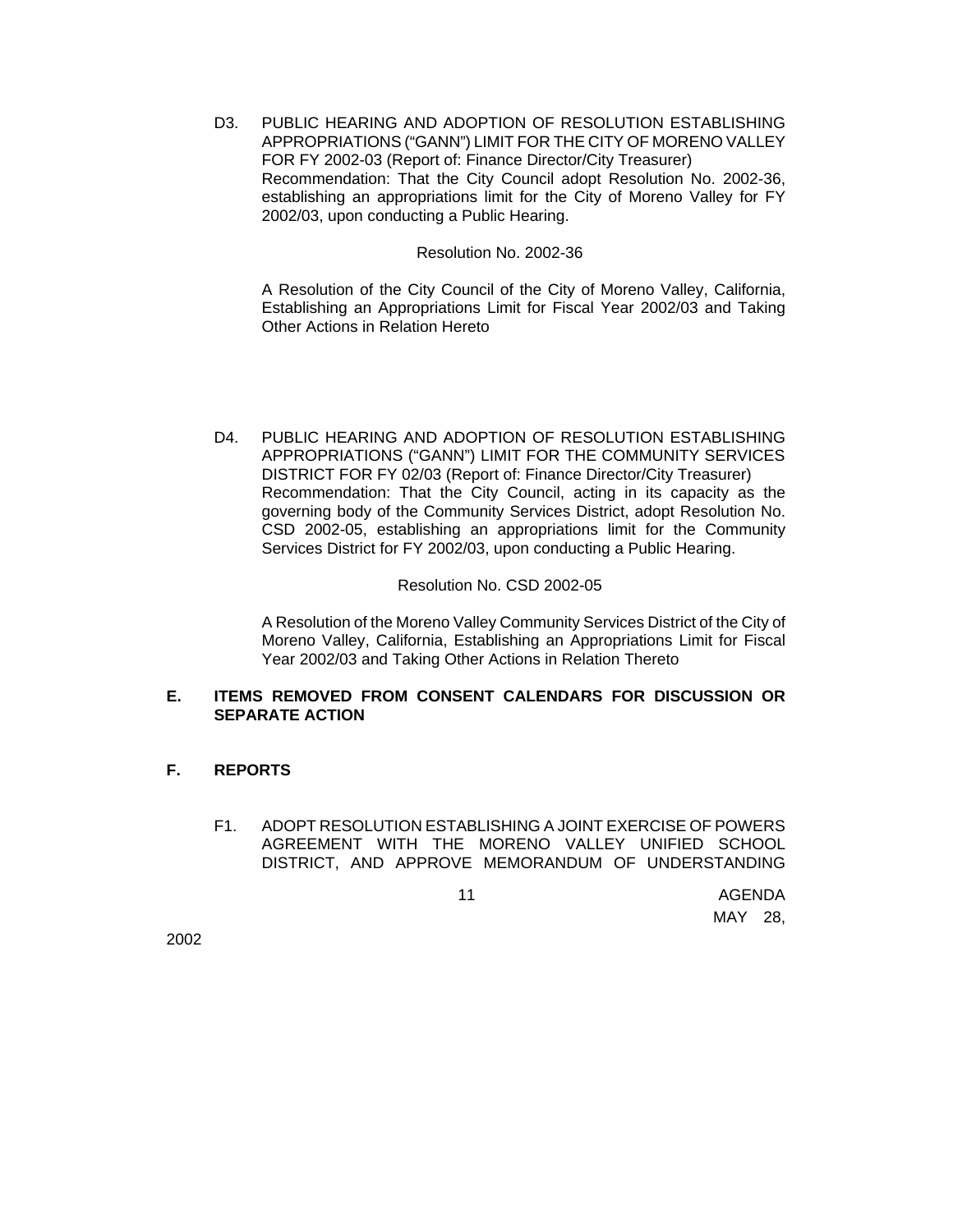(Report of: Director of Finance/City Treasurer) Recommendation: That the City Council:

1. Adopt Resolution No. 2002-39, approving a Joint Exercise of Powers Agreement with the Moreno Valley Unified School District to create the Moreno Valley Unified School District Authority;

#### Resolution No. 2002-39

A Resolution of the City Council of the City of Moreno Valley, California, Authorizing the Formation of a Joint Exercise of Powers Authority with the Moreno Valley Unified School District

- 2. Approve the Memorandum of Understanding for the cooperative librry services agreement with the Moreno Valley Unified School District; and
- 3. Authorize the Mayor to execute all documents pertaining to the formation of the Joint Exercise of Powers Agreement and the Memorandum of Understanding
- F2. REPORT TO CONSIDER PUBLIC COMMENTS REGARDING COMMUNITY SERVICES DISTRICT ZONE B (RESIDENTIAL STREET LIGHTING) MAIL BALLOT PROCEEDING FOR TENTATIVE TRACT 30195 (AND ALL AFFECTED PHASES) (Report of: Director of Public Works/City Engineer) Recommendation: That the City Council, acting in their respective capacities as President and Members of the Board of Directors of the Moreno Valley Community Services District (CSD), accept public comments regarding the proposed inclusion of Tentative Tract 30195 (and all affected phases) into the CSD Zone B (Residential Street Lighting) and the annual service charge).
- F3. REPORT TO CONSIDER PUBLIC COMMENTS REGARDING MAIL BALLOT PROCEEDING FOR COMMUNITY SERVICES DISTRICT ZONE D (PARKWAY LANDSCAPE MAINTENANCE) ANNUAL SERVICE CHARGE FOR STREET TREE LANDSCAPING PROGRAM - TRACTS 10191/18468 (Report of: Director of Public Works/City Engineer) Recommendation: That the City Council, acting in their respective capacities as President and Members of the Board of Directors of the Moreno Valley Community Services District (CSD), accept public comments in regards to activating the CSD Street Tree Landscaping Program in Tracts 10191/18468 and authorizing an annual Zone D service charge.
- F4. REPORT TO CONSIDER PUBLIC COMMENTS REGARDING MORENO VALLEY COMMUNITY SERVICES DISTRICT PROPOSED 2002/2003

the control of the control of the control of the control of the control of the control of the control of the c MAY 28,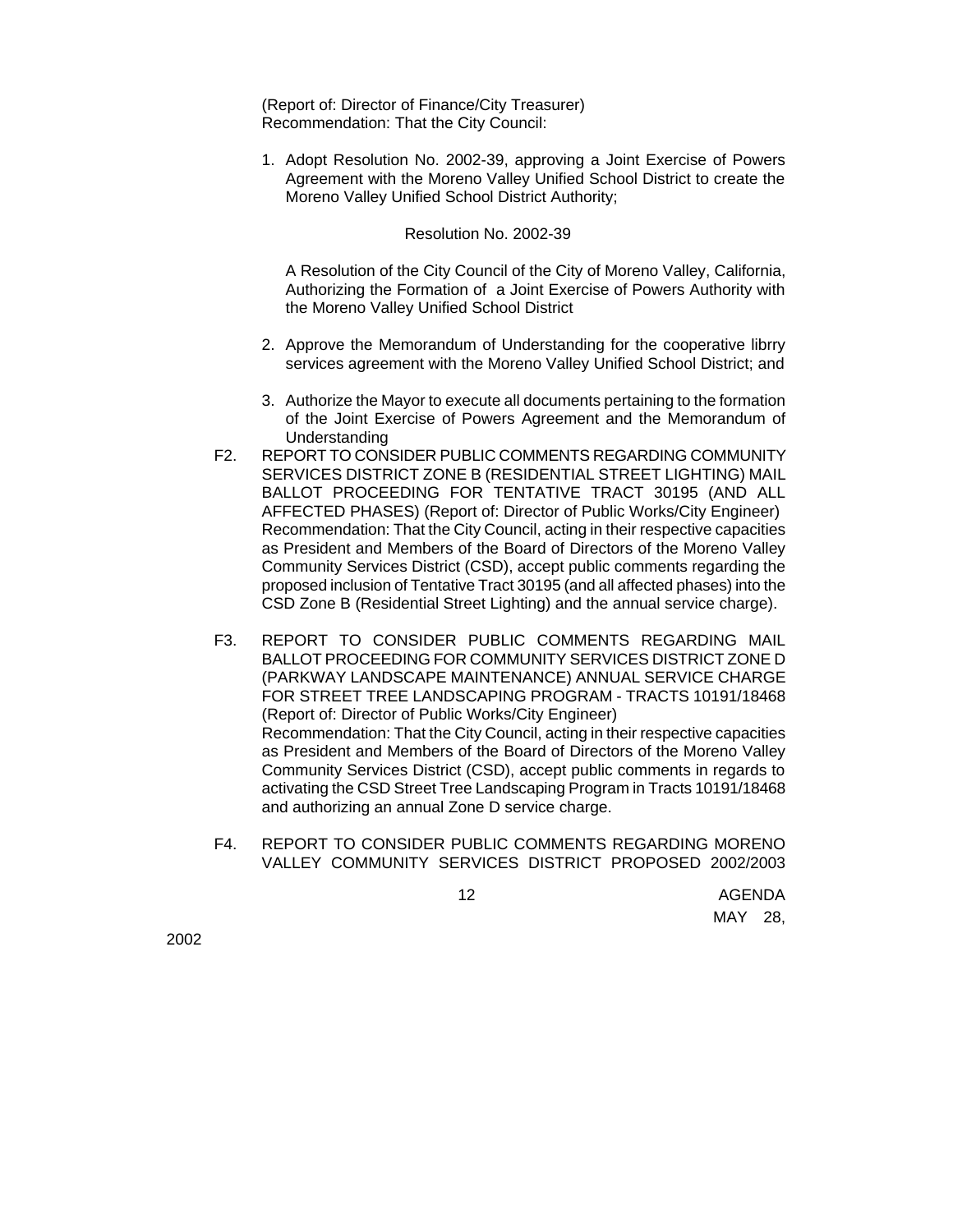ANNUAL CHARGES (Report of: Director of Public Works/City Engineer) Recommendation: That the City Council, acting in their respective capacities as President and Members of the Board of Directors of the Moreno Valley Community Services District (CSD), accept public comment regarding the CSD proposed 2002/2003 annual charges. The proposed charges are for providing continuing service to parks and parkways (medians), recreation services, residential street lighting, arterial street lighting, parkway landscape maintenance, and extensive landscape maintenance during fiscal year 2002/03, as submitted in the Annual Levy Report on file in the office of the City Clerk.

F5. RESOLUTION NO. CSD 2002-06, APPROVING AND ADOPTING THE COMMUNITY SERVICES DISTRICT ZONES B AND C STREET LIGHTING POLICY (Report of: Director of Public Works/City Engineer) Recommendation: That the City Council, acting in the capacity as the Board of Directors of the Moreno Valley Community Services District, approve and adopt Resolution No. CSD 2002-06, the Community Services District Zones B (Residential) & C (Arterial) Street Lighting Policy (the "Policy"). This policy establishes guidelines and standards for the installation of residential and arterial street lighting consistent with the state legislation requirements of Proposition 218.

Resolution No. CSD 2002-06

A Resolution of the City Council of the City of Moreno Valley, California, Acting in its Capacity as the Board of Directors of the Moreno Valley Community Services District Hereby Certifies to Approve and Adopt the Community Services District Zones B (Residential) and C (Arterial) Street Lighting Policy

- F6. ADOPTION OF FY 2002-03 BUDGET AND RELATED ACTIONS (Report of Finance Director/City Treasurer) Recommendation: That the City Council:
	- 1. Adopt Resolution No. 2002-37, approving the Operating and Capital Budgets for the City of Moreno Valley for FY 2002/03;

Resolution No. 2002-37

A Resolution of the City Council of the City of Moreno Valley,California, Adopting the Operating and Capital Budgets for Fiscal Year 2002/03

2. Acting in its capacity as the President and Board of Directors of the

the control of the control of the control of the control of the control of the control of the control of the c MAY 28,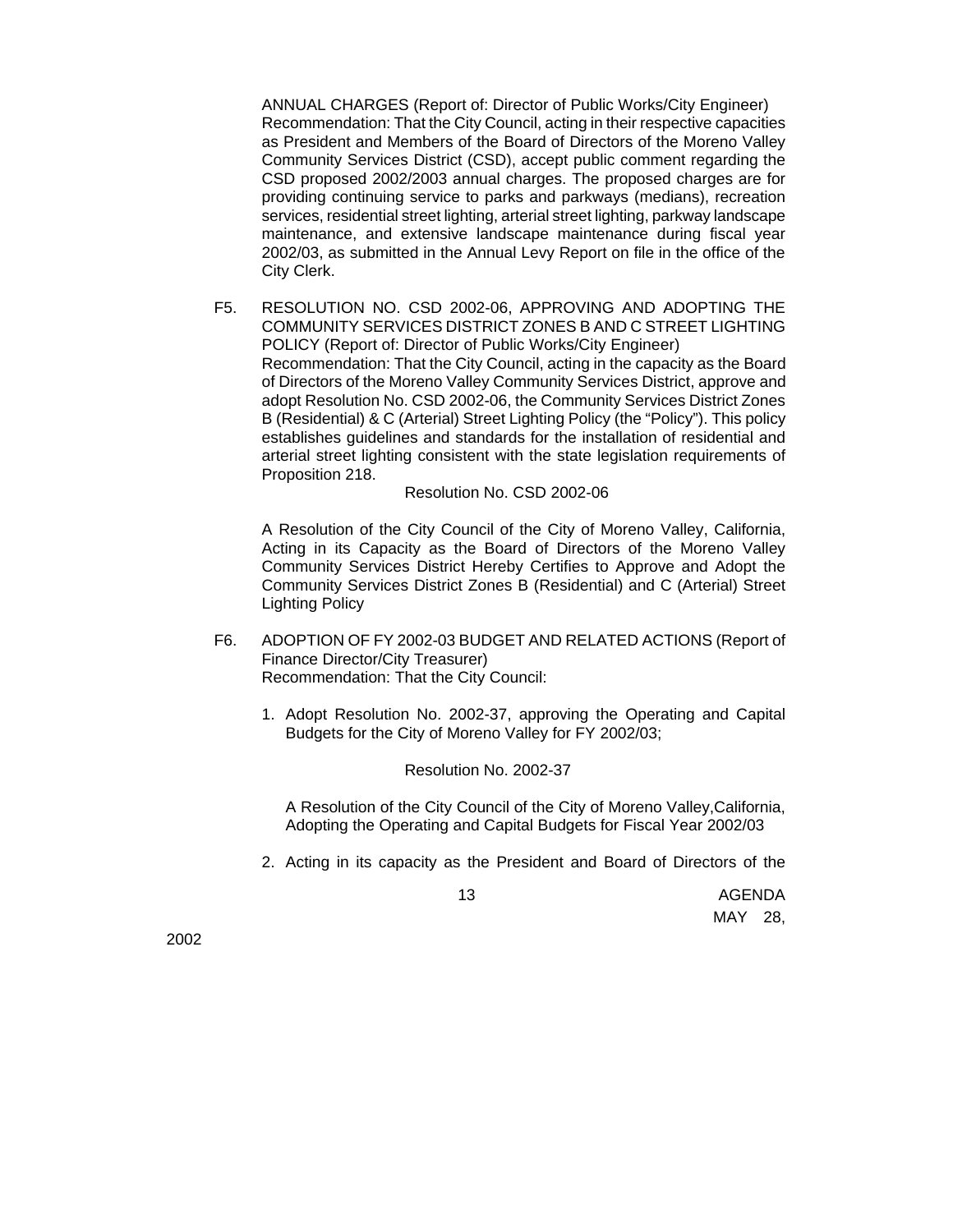Community Services District of the City of Moreno Valley, adopt Resolution No. CSD 2002-07, approving the Operating and Capital Budgets for the Community Services District of the City of Moreno Valley for FY 2002/03;

### Resolution No. CSD 2002-07

 A Resolution of the Community Services District of the City of Moreno Valley, California, Adopting the Operating and Capital Budgets for Fiscal Year 2002/03

3. Acting in its capacity as the Chairperson and Agency Members of the Community Redevelopment Agency of the City of Moreno Valley, Adopt Resolution No. RDA 2002-04, approving the Operating and Capital Budgets for the Community Redevelopment Agency of the City of Moreno Valley for FY 2002/03;

#### Resolution No. RDA 2002-04

A Resolution of the Community Redevelopment Agency of the City of Moreno Valley, California, Adopting the Operating and Capital Budgets for Fiscal Year 2002/03

- 4. Acting in its capacity as the President and Board of Directors of the Community Services District, approve the repayment of up to \$40,000,000 to the City of Moreno Valley by renewal of the Promissory Note, pursuant to the terms and conditions of the outstanding Promissory Note, the borrowing of up to \$40,000,000 pursuant to the terms and conditions of the Promissory Note, and the execution of the original of said note by the President of the Board of Directors, and the delivery of said executed note to the Treasurer of the City;
- 5. Acting in its capacity as the Chairperson and Agency Members of the Community Redevelopment Agency of the City of Moreno Valley, approve the repayment of up to \$40,000,000 to the City of Moreno Valley by renewal of the Promissory Note, pursuant to the terms and conditions of the outstanding Promissory Note, the borrowing of up to \$40,000,000 pursuant to the terms and conditions of the Promissory Note, and the execution of the original of said note by the Chairperson and Agency Members, and the delivery of said executed note to the Treasurer of the City;

the control of the control of the control of the control of the control of the control of the control of the c MAY 28,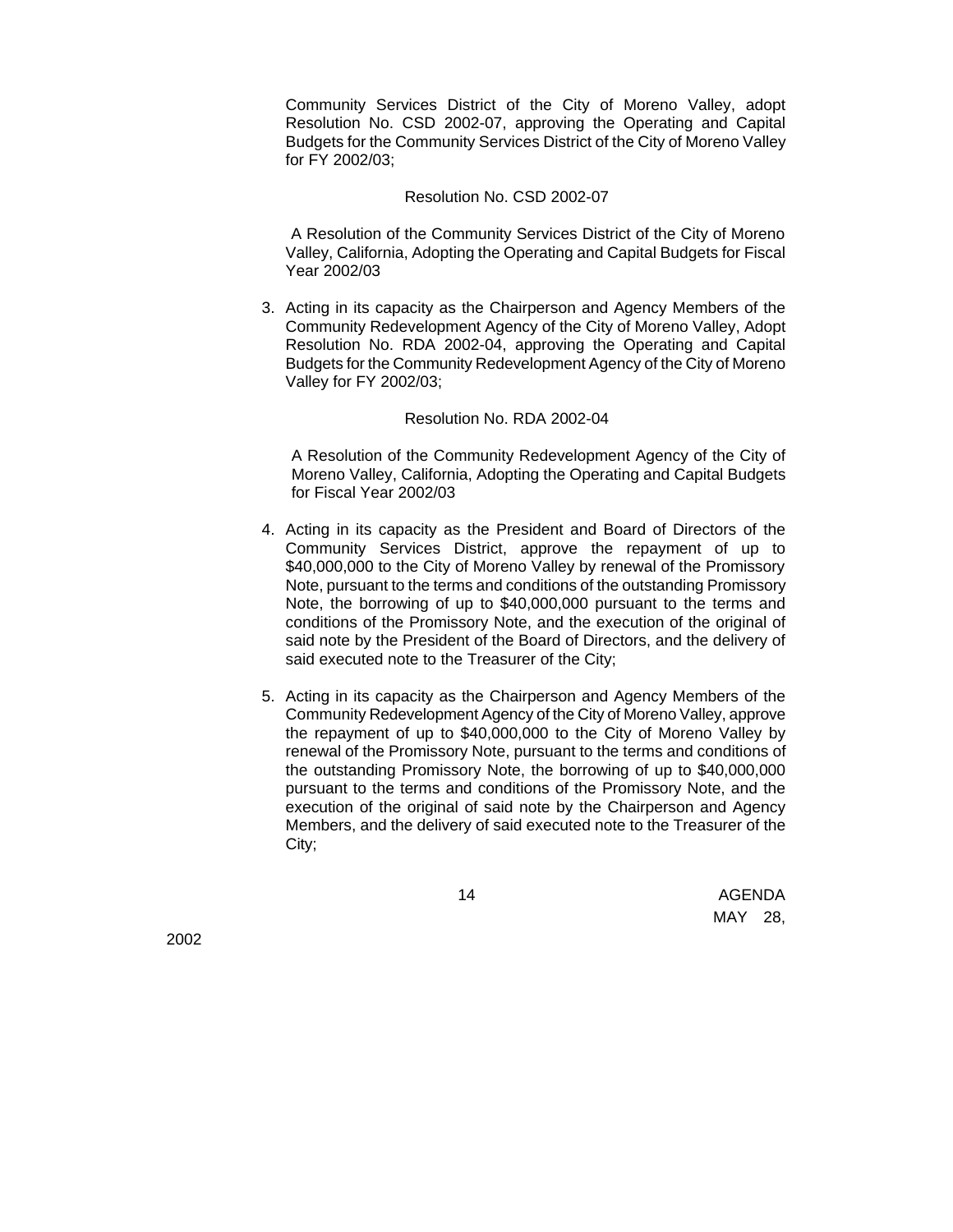6. Adopt Resolution No. 2002-38, temporarily decreasing the City's utility user's tax for the primary energy provider of electricity, which is a Local Distribution Company (LDC) within the City of Moreno Valley, from the voter approved rate of 6.00% to 5.33% for a one-year period;

## Resolution No. 2002-38

A Resolution of the City Council of the City of Moreno Valley, California, Temporarily Decreasing the City's Utility User's Tax Charged by the Local Distribution Company, Which is the Primary Energy Provider of Electricity

- 7. Approve the FY 2002/03 Staffing Plan and Position Control Roster, which reflect the personnel allocations consistent with the FY 2002/03 Proposed Budget.
- F7. ADOPTION OF THE 2002 REVISED 10-YEAR CAPITAL PLAN (Report of: Director of Public Works/City Engineer) Recommendation: Staff recommends that the City Council:
	- 1. Adopt the 2002 Revised 10-Year Capital Plan contingent upon minor revisions made in the adoption of the FY 2002/03 Budget; and
	- 2. Make a finding that the document is consistent with AB 1600, California Mitigation Fee Act.
- F8. LEGISLATIVE UPDATE (Report of: Assistant City Manager) Recommendation: That the City Council receive and file the Legislative Status Report.
- F9. CITY MANAGER'S REPORT (Informational Oral Presentation only not for Council action)

# **G. LEGISLATIVE ACTIONS**

ORDINANCES - 1ST READING AND INTRODUCTION

ORDINANCES - 2ND READING AND ADOPTION

G1. ADOPTION OF ORDINANCE NO. 601, AN ORDINANCE OF THE CITY COUNCIL OF THE CITY OF MORENO VALLEY, CALIFORNIA, APPROVING PA00-0021 (AMENDMENT NO. 1 TO THE EASTGATE

the control of the control of the control of the control of the control of the control of the control of the c MAY 28,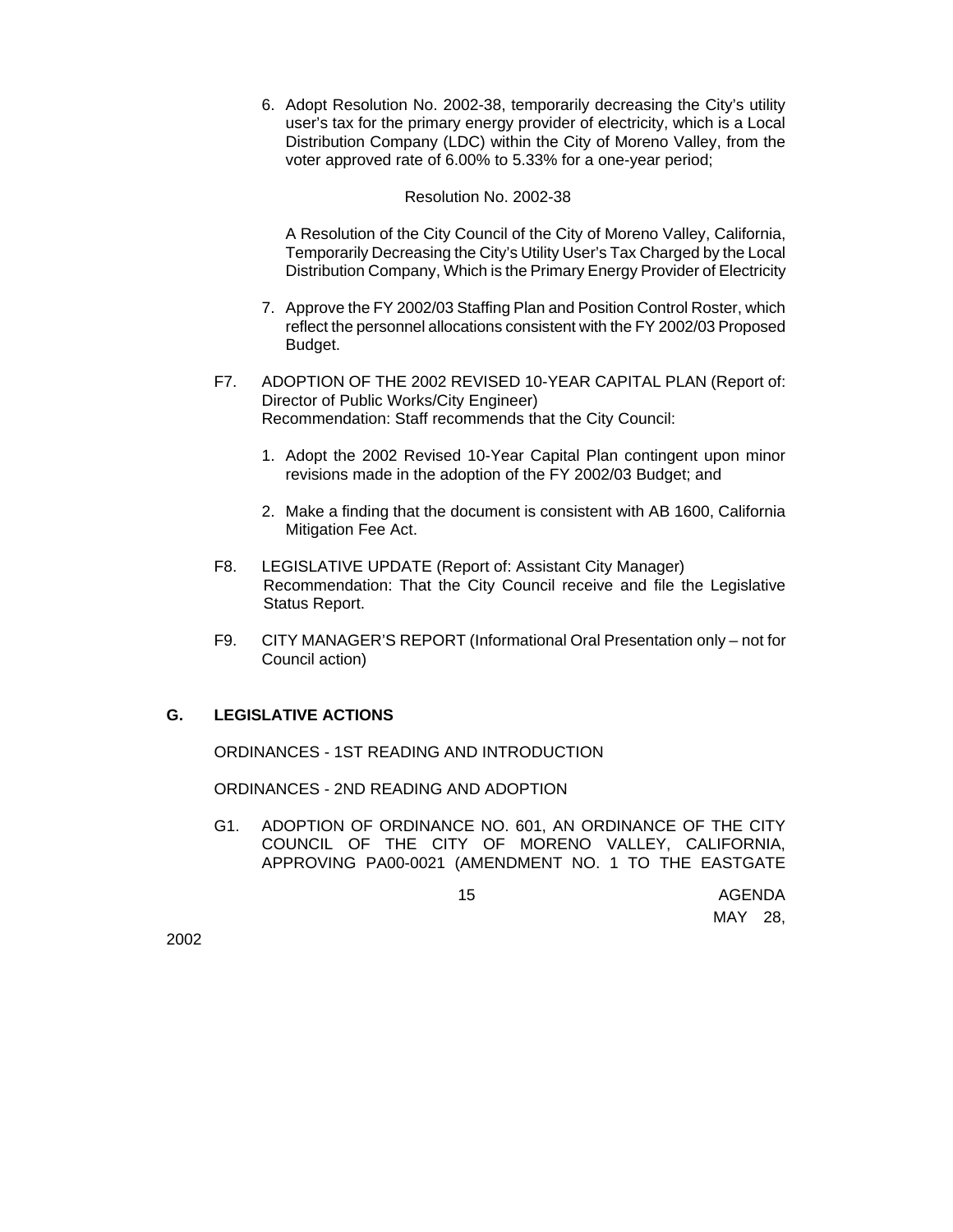RANCH SPECIFIC PLAN) WHICH ADDRESSES CHANGES TO ACCESS, INTERNAL CIRCULATION, THE FLOOD CONTROL CHANNEL, AND THE ZONING ORDINANCE (RECEIVED FIRST READING AND INTRODUCTION MAY 14, 2002 ON A 5 –0 VOTE) (Report of: Director of Community and Economic Development) Recommendation: Adopt Ordinance No. 601

Ordinance No. 601

An Ordinance of the City Council of the City of Moreno Valley, California, Approving PA00-0021 (Amendment No. 1 to the Eastgate Ranch Specific Plan) Which Addresses Changes to Access, Internal Circulation, the Flood Control Channel, and the Zoning Ordinance

G2. ADOPTION OF ORDINANCE NO. 602, AN ORDINANCE OF THE CITY COUNCIL OF THE CITY OF MORENO VALLEY, CALIFORNIA, APPROVING PA00-0004, AMENDING CHAPTER 9.02 (SECTION (9.02.180) ENTITLED "NONCONFORMING USES AND PROVISIONS" AND RELATED SECTIONS OF THE MORENO VALLEY MUNICIPAL CODE CITYWIDE (RECEIVED FIRST READING AND INTRODUCTION MAY 14, 2002 ON A 4 – 1 VOTE, BATEY VOTING NO) Recommendation: Adopt Ordinance No. 602

# Ordinance No. 602

An Ordinance of the City Council of the City of Moreno Valley, California, Approving PA00-0004, Amending Chapter 9.02 (Section (9.02.180) Entitled "Nonconforming Uses and Provisions" and Related Sections of the Moreno Valley Municipal Code Citywide

ORDINANCES - URGENCY ORDINANCES

RESOLUTIONS

• PUBLIC COMMENTS **ON ANY SUBJECT NOT ON THE AGENDA** UNDER THE JURISDICTION OF THE CITY COUNCIL

the control of the control of the control of the control of the control of the control of the control of the c MAY 28,